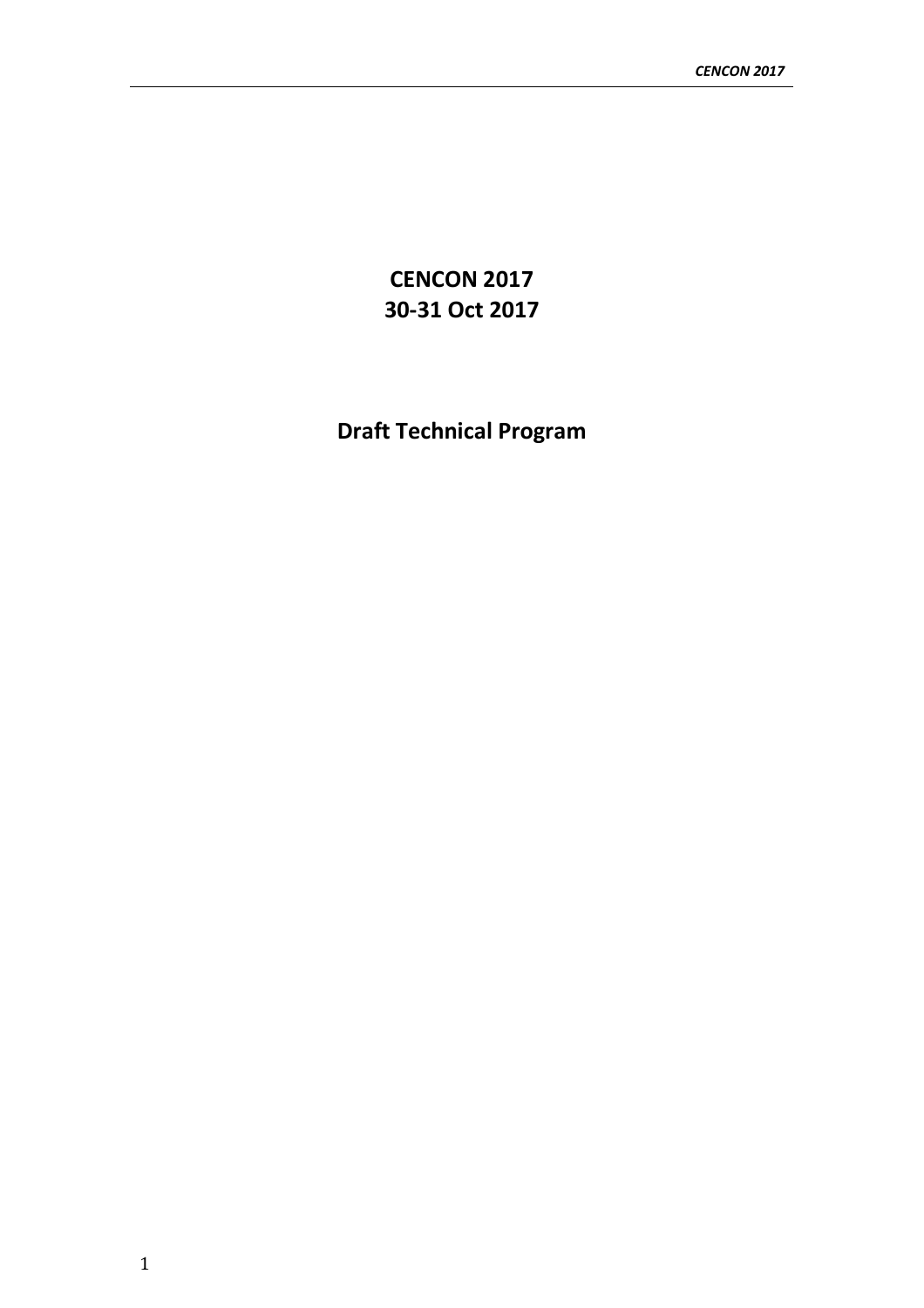# **CONFERENCE SCHEDULE**

| <b>MONDAY, 30 OCT 2017</b> |                                |
|----------------------------|--------------------------------|
| 0800-0845                  | <b>REGISTRATION</b>            |
| 0845-0900                  | <b>WELCOMING SPEECH</b>        |
| 0900-0945                  | <b>KEYNOTE ADDRESS 1</b>       |
| 0945-1030                  | <b>KEYNOTE ADDRESS 2</b>       |
| 1030-1100                  | <b>TEA BREAK</b>               |
| 1100-1220                  | SESSION 1A, 1B, 1C (11 papers) |
| 1220-1400                  | <b>LUNCH</b>                   |
| 1400-1520                  | SESSION 2A, 2B, 2C (12 papers) |
| 1520-1540                  | <b>TEA BREAK</b>               |
| 1540-1640                  | SESSION 3A, 3B, 3C (11 papers) |

| <b>TUESDAY, 31 OCT 2017</b> |                                |  |
|-----------------------------|--------------------------------|--|
| 0900-1020                   | SESSION 4A, 4B, 4C (10 papers) |  |
| 1020-1040                   | <b>TEA BREAK</b>               |  |
| 1040-1220                   | SESSION 5A, 5B, 5C (14 papers) |  |
| 1220-1400                   | <b>LUNCH</b>                   |  |
| 1400-1520                   | SESSION 6A, 6B (7 papers)      |  |
| 1520-1540                   | <b>TEA BREAK</b>               |  |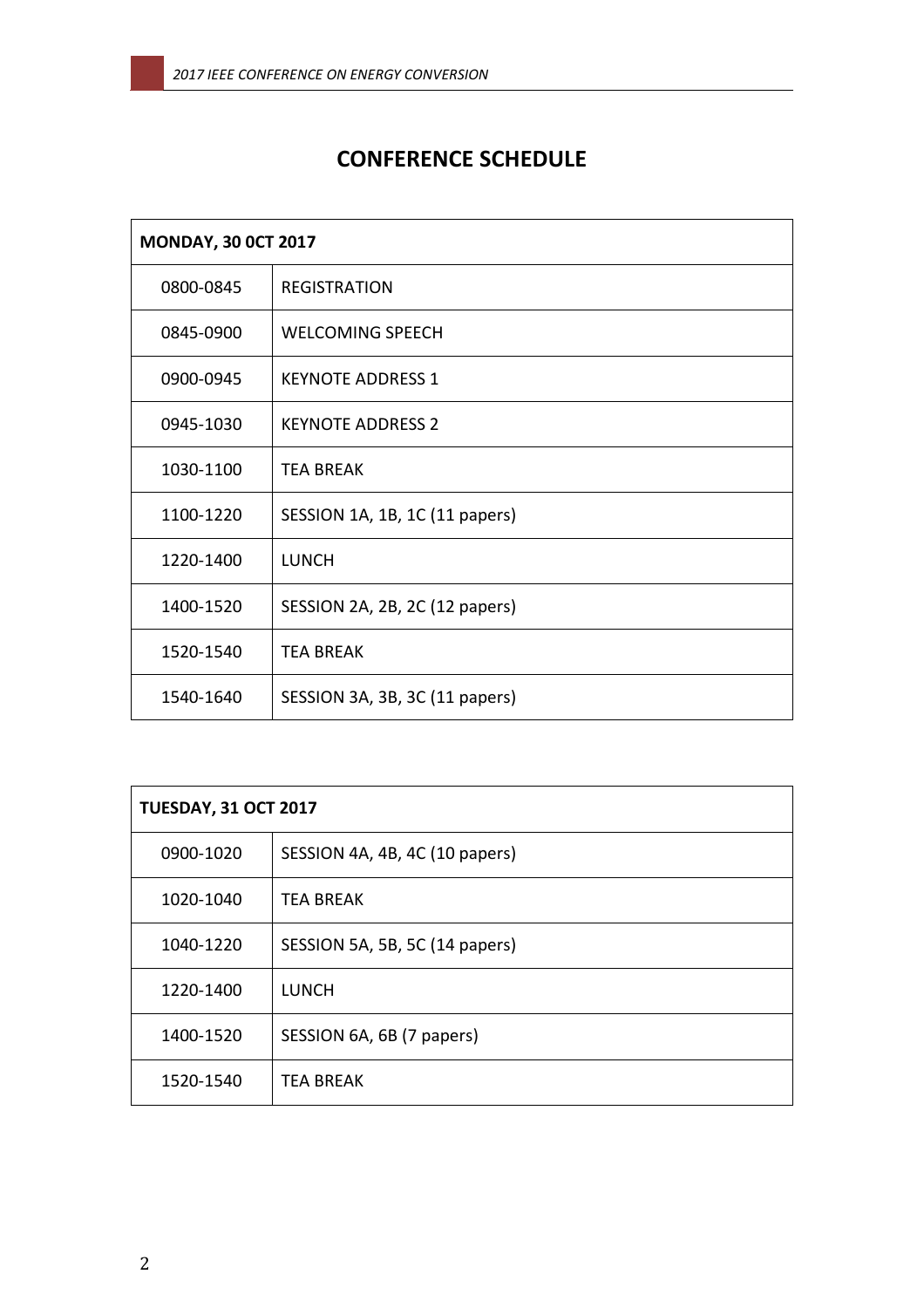| Monday, 30 Oct. 2017                               | Tuesday, 31 Oct. 2017                                        |
|----------------------------------------------------|--------------------------------------------------------------|
| Morning Session                                    | Morning Session                                              |
| Keynote 1                                          | 4A Smart Grid and Energy Storage<br>Renewable Energy 2<br>4B |
| Keynote 2                                          | Motor Drives 2<br>$\frac{1}{4}$                              |
| 1A Photovoltaic System 1                           | 5A High Voltage Engineering                                  |
| 1B Multilevel Inverter                             | 5B Inverters                                                 |
| Converters 1<br>1C Power Electronic                | DC-DC Converters 1<br>50                                     |
|                                                    |                                                              |
| Afternoon Session                                  | Afternoon Session                                            |
| 2A Energy Storage System                           | 6A DC-DC Converters 2                                        |
| Converters 2<br>2B Power Electronic                | Power Electronic Converters 3<br>68                          |
| Renewable Energy 1<br>20                           |                                                              |
| 3A Motor Drives 1                                  |                                                              |
|                                                    |                                                              |
| 3C Photovoltaic System 2<br>3B Z-Sources Inverters |                                                              |
|                                                    |                                                              |

# **OVERVIEW OF TECHNICAL PROGRAM OVERVIEW OF TECHNICAL PROGRAM**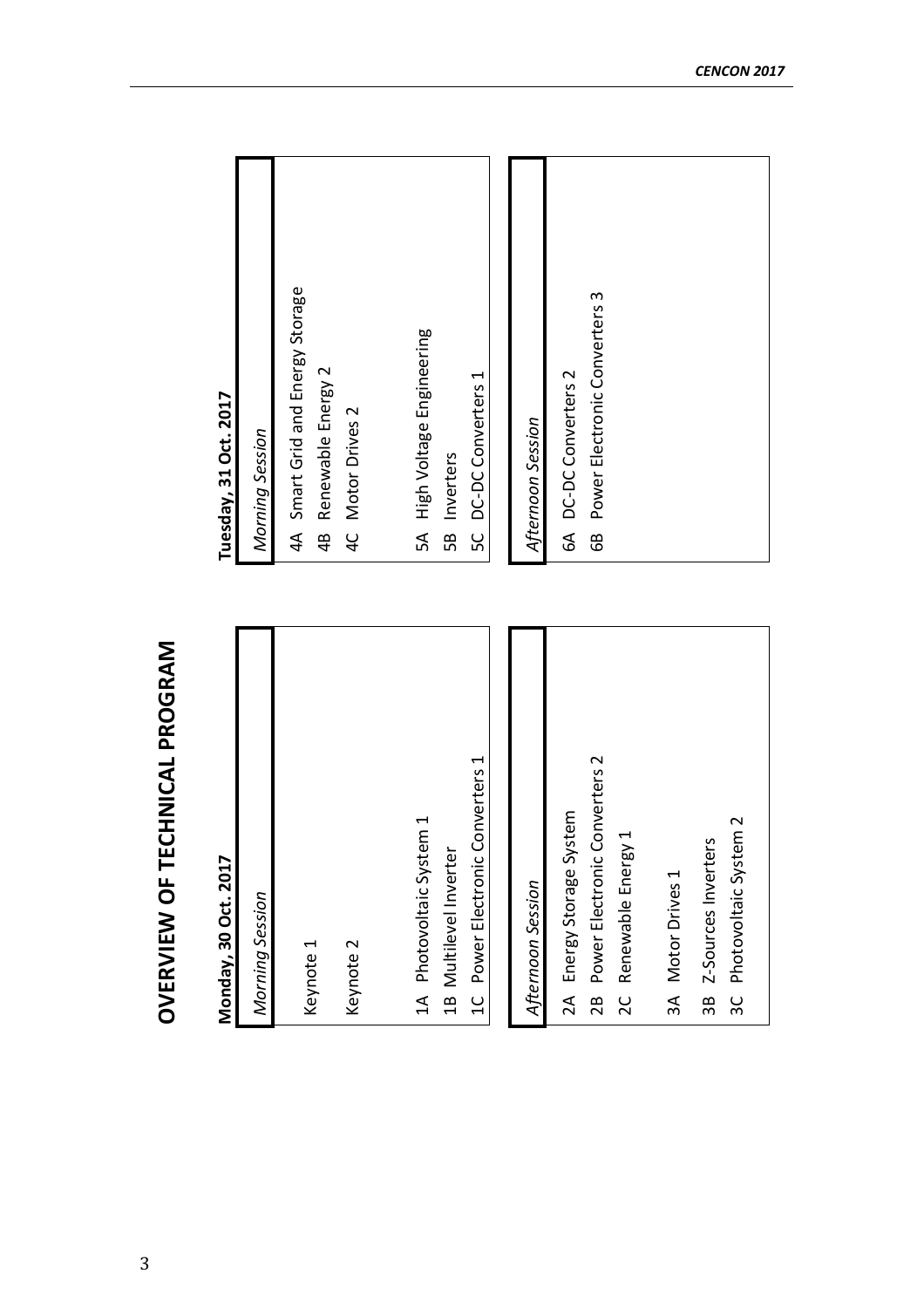# **TECHNICAL PROGRAM CENCON 2017**

# **REGISTRATION**

| Date: | 30 Oct 2017, Monday |
|-------|---------------------|
| Time: | 0800-0845           |

# **KEYNOTE SESSION**

| Keynote Chair:<br>Date:<br>Time: | Dr Shahrin Md Ayob<br>30 Oct 2017, Monday<br>0845-1030                                                                           |  |
|----------------------------------|----------------------------------------------------------------------------------------------------------------------------------|--|
| Venue:                           | <b>Seminar Room A</b>                                                                                                            |  |
| 0845-0900                        | Welcoming speech                                                                                                                 |  |
| 0900-0945                        | Keynote Address 1                                                                                                                |  |
|                                  | Power Electronics - The Key Technology for Renewable Energy System<br>Integration                                                |  |
|                                  | Prof. Frede Blaabjerg; Aalborg University, Aalborg, Denmark                                                                      |  |
| 0945-1030                        | Keynote Address 2                                                                                                                |  |
|                                  | <b>High Altitude Wind Energy Power Generating System</b>                                                                         |  |
|                                  | Prof. Sanjib Kumar Panda; National University of SIngapore, Singapore                                                            |  |
| <b>SESSION 1A</b>                | <b>Photovoltaic System 1</b>                                                                                                     |  |
| Session Chair:                   | Kermadi Mostefa                                                                                                                  |  |
| Date:                            | 30 Oct 2017, Monday                                                                                                              |  |
| Seminar Room:                    | <b>Seminar Room A</b>                                                                                                            |  |
| 1100-1120                        | 1A.1                                                                                                                             |  |
|                                  | A New Maximum Power Point Tracking Method for PV String Under Partial Shading<br>Condition                                       |  |
|                                  | Wi Yi Kuo and Chih-Chiang Hua (National Yunlin University of Science and<br>Technology, Taiwan)                                  |  |
| 1120-1140                        | 1A.2                                                                                                                             |  |
|                                  | Modified Perturb and Observe MPPT with Zero Oscillation in Steady-State for PV<br><b>Systems Under Partial Shaded Conditions</b> |  |
|                                  | Yi-Min Chen and Chih-Chiang Hua (National Yunlin University of Science and<br>Technology, Taiwan)                                |  |
| 1140-1200                        | 1A.3                                                                                                                             |  |
|                                  | Binary Search Algorithm as Maximum Power Point Tracking Technique for<br>Photovoltaic System Under Partial Shaded Conditions     |  |

*Meng Chung Tiong, Hamdan Daniyal, Mohd Herwan Sulaiman and Mohd Shafie*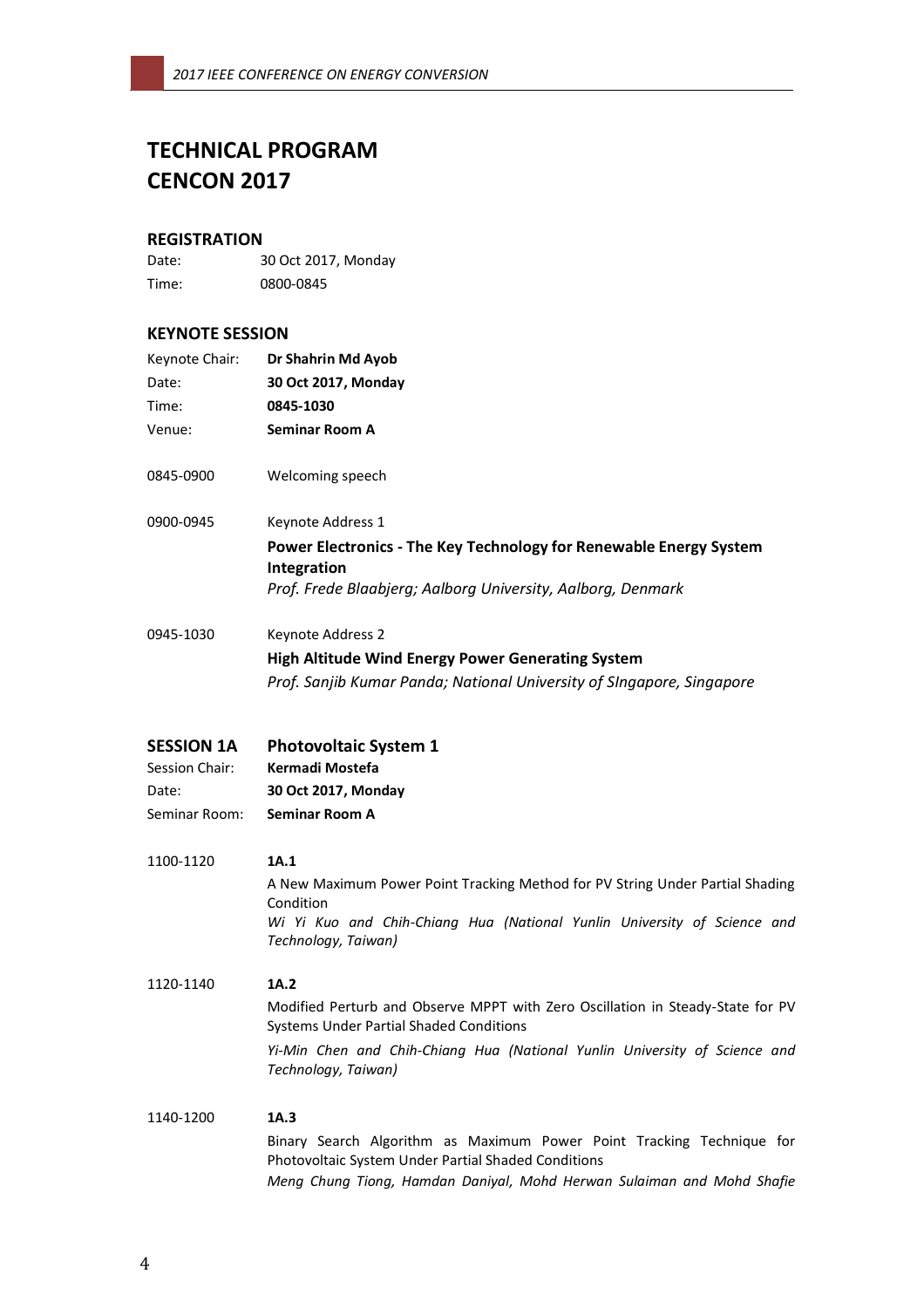*Bakar (Universiti Malaysia Pahang, Malaysia)*

#### 1200-1220 **1A.4**

An Optimal Current Controller for Photovoltaic System Based Three Phase Grid Using Whales Optimization Algorithm

*Sajid Hussain Qazi (University Technology Malaysia, Malaysia); Mohd Wazir Mustafa (University of Technology Malaysia, Malaysia); Umbrin Sultana (NED UET, Pakistan); Abdul Rauf Bhatti (Universiti Teknologi Malaysia, Malaysia)*

- **SESSION 1B Multilevel Inverters**
- Session Chair: **NorJulia Mohamad Nordin**
- Date: **30 Oct 2017, Monday**

Seminar Room: **Seminar Room B**

# 1100-1120 **1B.1**

Interconnection and Damping Assignment Passivity-Based Controller for Cascaded H-bridge Multilevel Inverter *Naziha Ahmad Azli (Universiti Teknologi Malaysia, Malaysia); Nur Huda Ramlan (Universiti Teknologi Malaysia, Universiti Malaysia Pahang, Malaysia); Hanifah Jambari and Norjulia Mohamad Nordin (Universiti Teknologi Malaysia, Malaysia)*

#### 1120-1140 **1B.2**

Analysis of Switches Blocking Voltages in A Voltage Taps Based Cascaded Multilevel Inverter Topology

*Ahmad Syukri Mohamad (Universiti Kuala Lumpur, Malaysia); Mohd Amran Mohd Radzi and Nashiren Farzilah Mailah (Universiti Putra Malaysia, Malaysia); Mohammad Lutfi Othman (Universiti Putra Malaysia; Center for Advanced Power and Energy Research, Malaysia)*

#### 1140-1200 **1B.3**

FPGA Hardware-in-loop Co-simulation for THIPWM Controlled Multilevel Inverter

*Ravikant Pandey (Kyushu Institute of Technology, Japan); Ravi Nath Tripathi (Kyushu Institute of Technology,Japan); Tsuyoshi Hanamoto (Kyushu Institute of Technology, Japan)*

#### **SESSION 1C Power Electronic Converters 1**

Session Chair: **Rahimi Baharom**

Date: **30 Oct 2017, Monday**

Seminar Room: **Seminar Room C**

## 1100-1120 **1C.1**

Transformerless DC Traction Power Conversion System Design for Light-Rail-Transit (LRT) *Tiffany Chua Zheng Yun, Ong Ying Teik and Chuen Ling Toh (Universiti Tenaga Nasional, Malaysia)*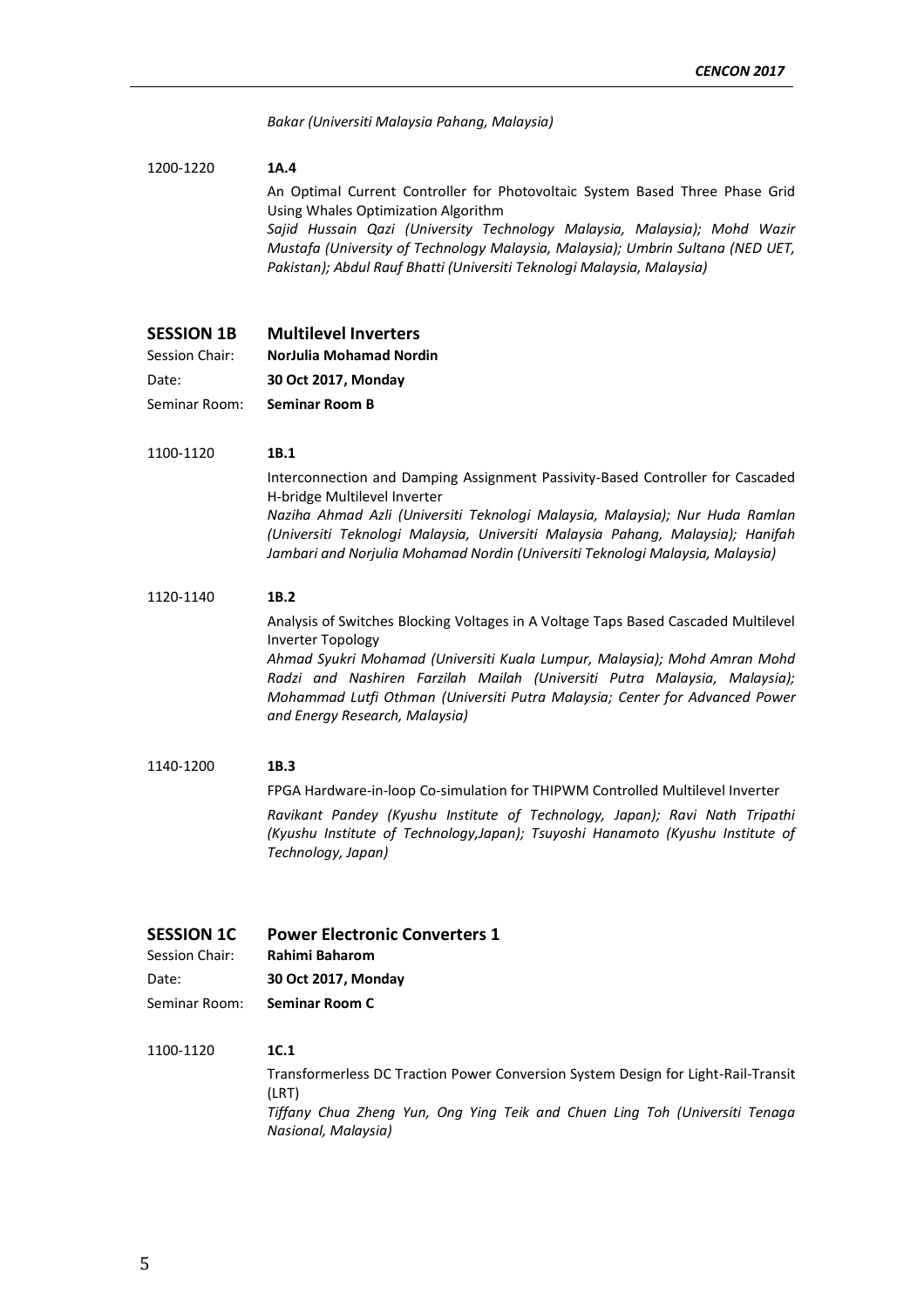| 1120-1140                                                     | 1C.2<br>A Novel Multiple-Battery Charger with Flying-Capacitor Three-Level Converter and<br>Four-Stage Charging Method for Fast Charging<br>Hao-Yuan Lin and Chih-Chiang Hua (National Yunlin University of Science and<br>Technology, Taiwan)                                                                                            |
|---------------------------------------------------------------|-------------------------------------------------------------------------------------------------------------------------------------------------------------------------------------------------------------------------------------------------------------------------------------------------------------------------------------------|
| 1120-1140                                                     | 1C.3<br>Line Current Improvement of Three-phase Four-wire Vienna Rectifier Using Dead-<br><b>Beat Control</b><br>Kyo-Beum Lee, Jin-Hyuk Park and Yong Dae Kwon (Ajou University, Korea)                                                                                                                                                   |
| 1140-1200                                                     | 1C.4<br>Interleaved Boost Converter for Fuel Cell Application with MPPT Technique<br>Nur Hidayah Abu Khanipah (Universiti Teknikal Malaysia Melaka; University<br>Malaya, Malaysia); Maaspaliza Azri (Faculty of Engineering; UTeM Malacca,<br>Malaysia); Zulkifilie Bin Ibrahim (Universiti Teknikal Malaysia Melaka, Malaysia)          |
| <b>SESSION 2A</b><br>Session Chair:<br>Date:<br>Seminar Room: | <b>Energy Storage System</b><br>Mohd Junaidi Abdul Aziz<br>30 Oct 2017, Monday<br><b>Seminar Room A</b>                                                                                                                                                                                                                                   |
| 1400-1420                                                     | 2A.1<br>State of Charge Estimation and State Space Model Analysis of the Ni-MH Battery<br>System<br>Hesham Alghodhaifi and Azeem Hafeez (University of Michigan - Dearborn, USA)                                                                                                                                                          |
| 1420-1440                                                     | 2A.2<br>State of Charge Estimation for Liquid Metal Battery Using Kalman Filter<br>Xian Wang and Zhengxiang Song (Xi'an Jiaotong University, P.R. China); Tao Li<br>(Xi'an Jiaotong University, P.R. China); Geng Yingsan (Xi'an Jiaotong University, P.R.<br>China); Jianhua Wang and Yupeng Cao (Xi'an Jiaotong University, P.R. China) |
| 1440-1500                                                     | 2A.3<br>Super-capacitor and Li-polymer Battery Hybrid Energy Storage for Kinetic Energy<br><b>Harvesting Applications</b><br>Wang Qi (Hainan University, P.R. China)                                                                                                                                                                      |
| 1500-1520                                                     | 2A.4<br>Modeling and Simulation of an Energy Storage Based Multi-Machine Power System<br>for Transient Stability Study<br>Hailiya Ahsan (NIT Srinagar, India); Miraj Mufti (National Institute of Technology,<br>India)                                                                                                                   |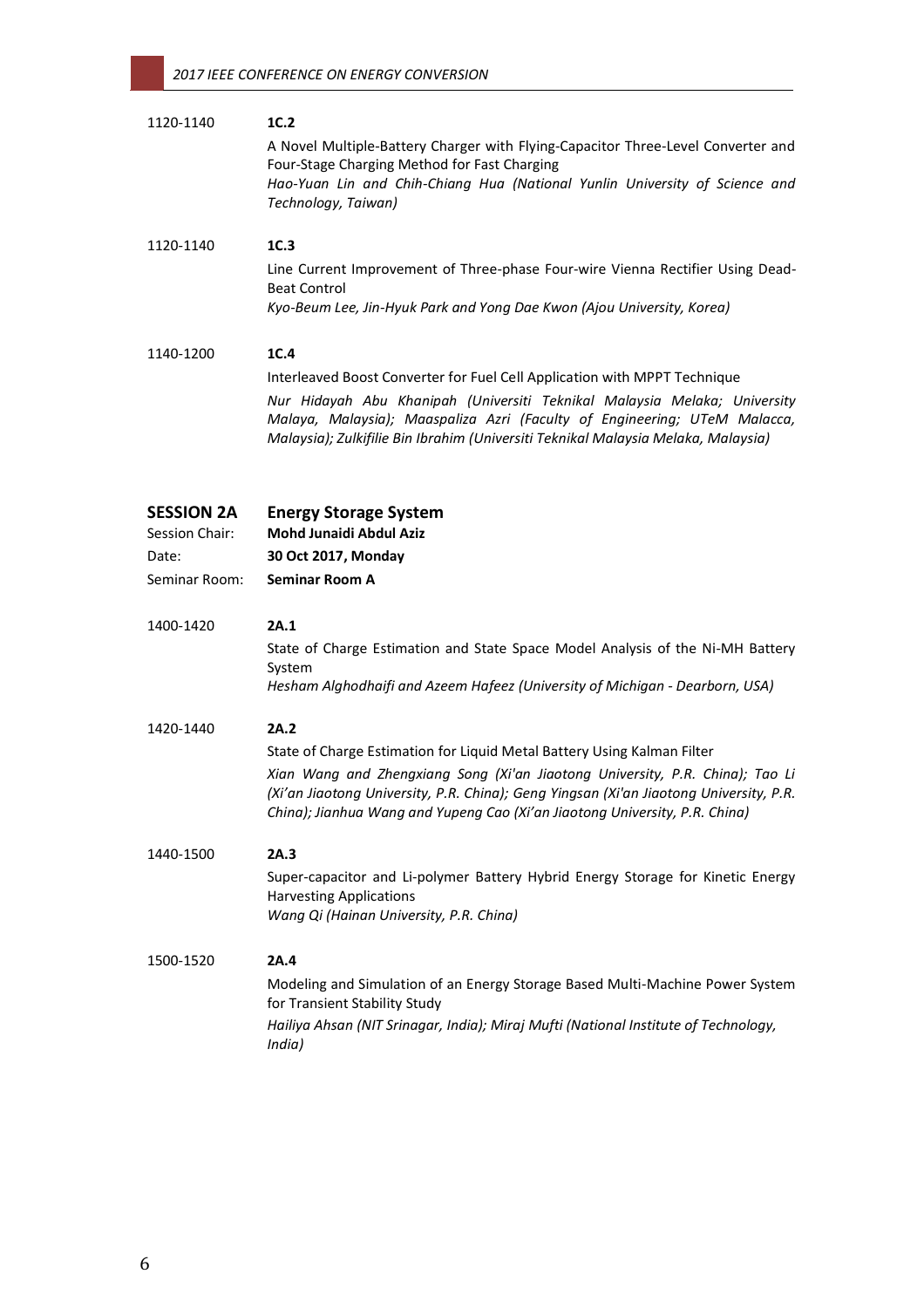**SESSION 2B Power Electronic Converters 2**

| Session Chair: | <b>Toh Chuen Ling</b> |
|----------------|-----------------------|
| Date:          | 30 Oct 2017, Monday   |
| Seminar Room:  | <b>Seminar Room B</b> |

# 1400-1420 **2B.1**

Comparison of LCL Resonant Converter with Fixed Frequency, and Variable Frequency Controllers

*Mohamed Salem (UTM, Malaysia); Awang Jusoh and Nik Rumzi Nik Idris (Universiti Teknologi Malaysia, Malaysia); Ibrahim Mohamed (Universiti Technologi Malaysia, Malaysia)*

# 1420-1440 **2B.2**

Analysis to Optimize Output Power of Energy Harvester with Boost Converter in CMOS Rectifier Circuit

*Roskhatijah Radzuan (Universiti Teknologi Mara, Malaysia); Mohd Khairul Mohd Salleh (Universiti Teknologi MARA; Applied Electromagnetic Research Group, Malaysia); Rahimi Baharom (Universiti Teknologi MARA, Malaysia)*

## 1440-1500 **2B.3**

Current Control Scheme for Unbalanced Current Distribution in a Four-Phase Converter

*Jabbar Yahaya (Universiti Tenaga Nasional, Malaysia); Muhamad Mansor (Universiti Tenaga Nasioanal, Malaysia)*

## 1500-1520 **2B.4**

A Compact and Reliable Pulse Generator Using Dual 555-Timer IC to Produce PWM Method

*Nur Faizal (Universiti Teknologi Malaysia, Malaysia); M. Afendi M. Piah (Universiti Teknologi Malaysia; Institute of High Voltage and High Current, Malaysia)*

| <b>SESSION 2C</b> | <b>Renewable Energy 1</b> |
|-------------------|---------------------------|
| Session Chair:    | <b>Mohd Zaki Daud</b>     |

Date: **30 Oct 2017, Monday** Seminar Room: **Seminar Room C**

1400-1420 **2C.1** An Analysis of Energy Performance of A Commercial Building Using Energy Modeling

*Mohd Fairuz Abdul Hamid and Nor Azuana Ramli (Universiti Kuala Lumpur; International College, Malaysia)*

1420-1440 **2C.2** Voltage Stability Indices Studies on Optimal Location of Wind Power Plant in Distribution Network *Bazilah Ismail (Universiti Kuala Lumpur; UniKL ICOLE, Malaysia); Muhammad Najwan Mat Naain (Univerisiti Kuala Lumpur, Malaysia); Lilik Jamilatul Awalin (UniKL ICOLE, Malaysia); Ibrahim Alhamrouni (Universiti Kuala Lumpur, Malaysia)*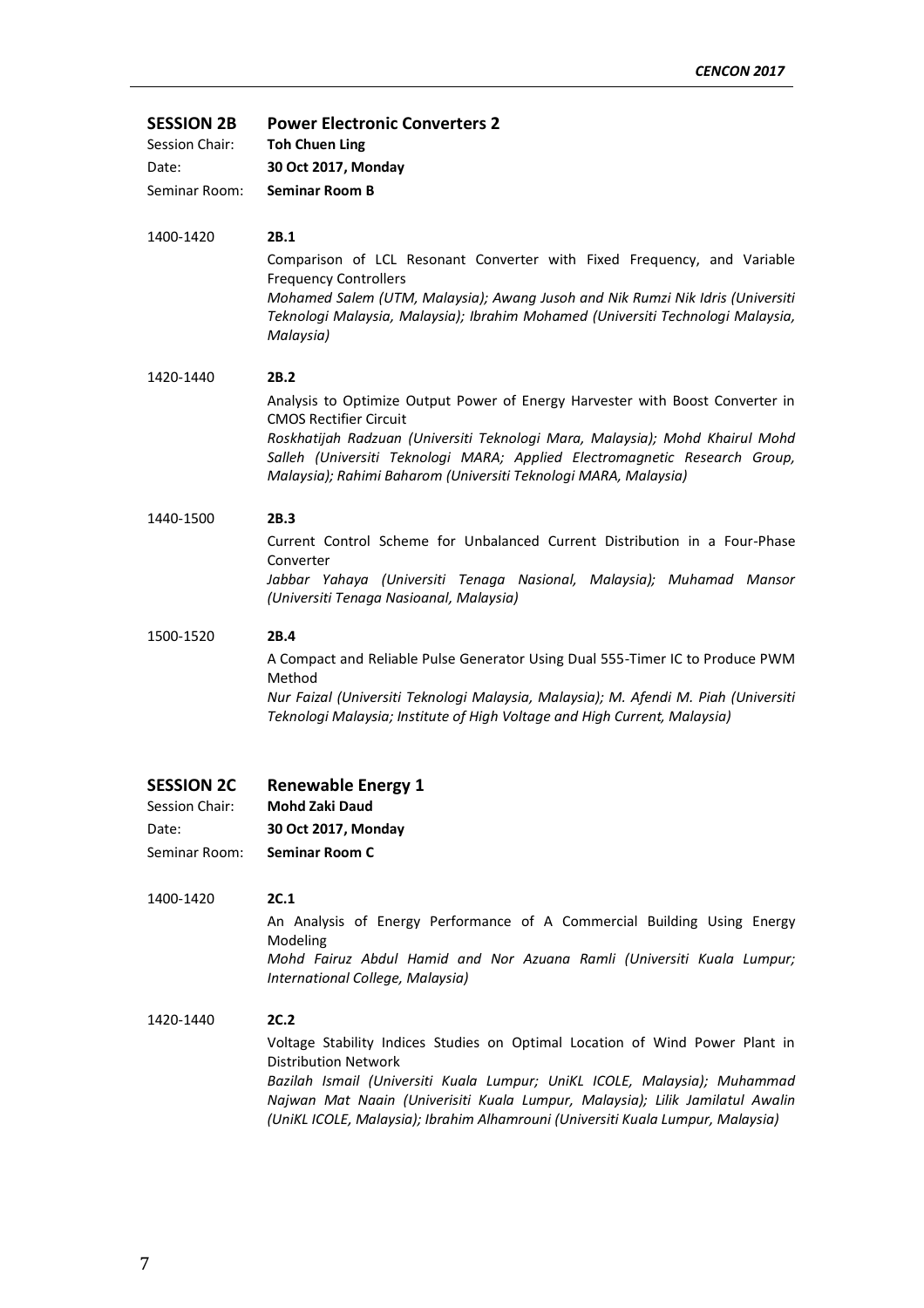# 1440-1500 **2C.3** A Novel High Output-Gain Cuk Converter Circuit Configuration for Renewable Applications - A Comprehensive Investigation *Adepoju Webster Oluwafemi, Emre Ozsoy and Sanjeevikumar Padmanaban (University of Johannesburg); Viliam Fedák (Technical University of Kosice, Kosice); Vigna K. Ramachandaramurthy (Universiti Tenaga Nasional)* 1500-1520 **2C.4** Analyzing the Static and Dynamic Characteristics of Wind Energy Conversion System Using Wind Turbine Simulator *Muhammad Akram Bhayo (Universiti Teknologi Malaysia and QUEST Nawabshah Pakistan, Malaysia); Mohd Junaidi Abd Aziz, Abdul Halim Mohd Yatim and Nik Rumzi Nik Idris (Universiti Teknologi Malaysia, Malaysia)* **SESSION 3A Motor Drives 1**  Session Chair: **Dahaman Ishak** Date: **30 Oct 2017, Monday** Seminar Room: **Seminar Room A** 1540-1600 **3A.1** A Simple Modification of Frequency Carriers for Improving CFTC-Based DTC of Induction Machines *Ibrahim M Alsofyani and Kyo-Beum Lee (Ajou University, Korea)* 1600-1620 **3A.2** Adaptive Sliding Mode Control of DFIG Fed by Matrix Converter During Grid Faults *Kermadi Mostefa (National Polytechnic School, Algeria), Ali Nesba (mostefa.kermadi@g.enp.edu.dz)* 1620-1640 **3A.3** Improving Flux Regulation of DTC Induction Motor drive by Modifying the index to

the FPGA-based Lookup Table *Abdullah Ajlan and Nik Rumzi Nik Idris (Universiti Teknologi Malaysia, Malaysia); Sze Sing Lee (University of Southampton Malaysia Campus, Malaysia)*

# 1640-1700 **3A.4**

Sensorless PMSM Drives Using Extended Kalman Filter (EKF)

*Nabil Farah, farah and Md Hairul Nizam Talib (UTeM, Malaysia); Jurifa Mat Lazi and Zulkifilie Bin Ibrahim (Universiti Teknikal Malaysia Melaka, Malaysia); Mohamad Syakir Termizi (UTeM, Malaysia); Shahrin Md. Ayob (Universiti Teknologi Malaysia, Malaysia); Mohd Junaidi Abdul Aziz (Universiti Teknologi Malaysia, Malaysia)*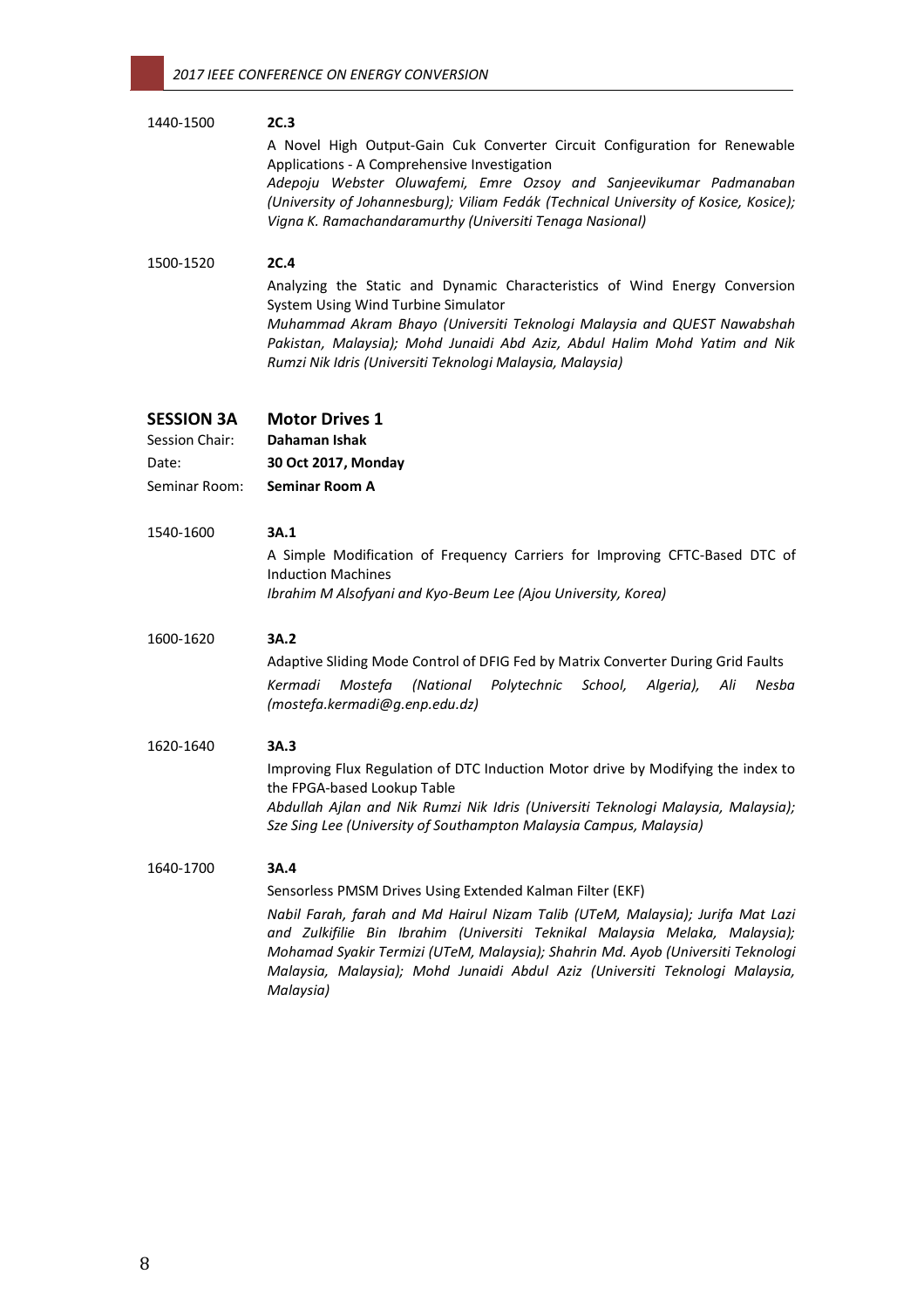| <b>SESSION 3B</b><br>Session Chair:<br>Date:<br>Seminar Room:<br>1540-1600 | <b>Z-Source Inverters</b><br>Awang Jusoh<br>30 Oct 2017, Monday<br><b>Seminar Room B</b><br>3B.1                                                                                                                                                                                                                                          |
|----------------------------------------------------------------------------|-------------------------------------------------------------------------------------------------------------------------------------------------------------------------------------------------------------------------------------------------------------------------------------------------------------------------------------------|
|                                                                            | Modified PI-SVM for Quasi Z-Source Inverter Under Balanced Load Conditions<br>Izni Mustafar, Naziha Ahmad Azli and Norjulia Mohamad Nordin (Universiti<br>Teknologi Malaysia, Malaysia)                                                                                                                                                   |
| 1600-1620                                                                  | 3B.2                                                                                                                                                                                                                                                                                                                                      |
|                                                                            | CCM and DCM Analysis of quasi-Z-Source Inverter                                                                                                                                                                                                                                                                                           |
|                                                                            | Jonah Ong (Curtin University Sarawak, Malaysia); Kah Haw Law (Curtin University<br>Sarawak Malaysia, Malaysia); Wendy Pei Qin Ng (Curtin University, Malaysia)                                                                                                                                                                            |
| 1620-1640                                                                  | 3B.3                                                                                                                                                                                                                                                                                                                                      |
|                                                                            | Applying of MPPT Algorithm in Z Source Inverter for PV Solar Generation                                                                                                                                                                                                                                                                   |
|                                                                            | Shamsul Zulkifli (Universiti Tun Hussein Onn Malaysia, Malaysia)                                                                                                                                                                                                                                                                          |
| <b>SESSION 3C</b><br>Session Chair:                                        | <b>Photovoltaic System 2</b><br><b>Tan Chee Wei</b>                                                                                                                                                                                                                                                                                       |
| Date:                                                                      | 30 Oct 2017, Monday                                                                                                                                                                                                                                                                                                                       |
| Seminar Room:                                                              | <b>Seminar Room C</b>                                                                                                                                                                                                                                                                                                                     |
| 1540-1600                                                                  | 3C.1                                                                                                                                                                                                                                                                                                                                      |
|                                                                            | Ideality Factor Estimation and Modeling of Monocrystalline PV Module                                                                                                                                                                                                                                                                      |
|                                                                            | Rodney H.G. Tan and Landon Hoo (UCSI University, Malaysia); Vigna Kumaran<br>Ramachandaramurthy (Universiti Tenaga Nasional, Malaysia); ChiaKwang Tan (UM<br>Power Energy Dedicated Advanced Centre (UMPEDAC), University of Malaya,<br>Malaysia)                                                                                         |
| 1600-1620                                                                  | 3C.2                                                                                                                                                                                                                                                                                                                                      |
|                                                                            | Comparative Study of Photovoltaic Based Power Converter Topologies for Pumping<br>Applications<br>Arun Shankar V.K. and S. Umashankar (VIT University, Vellore, India);<br>Sanjeevikumar Padmanaban and Mahajan Sagar Bhaskar (University of<br>Johannesburg, Auckland Park); Vigna K. Ramachandaramurthy (Universiti Tenaga<br>Nasional) |
| 1620-1640                                                                  | 3C.3<br>An Adaptive Sliding Mode Control Technique Applied in Grid-Connected PV System<br>with Reduced Chattering Effect<br>Kermadi Mostefa (National Polytechnic School, Algeria); Zainal Salam (Universiti<br>Teknologi Malaysia, Malaysia); El Madjid Berkouk (National Polytechnic School of<br>Algiers, Algeria)                     |

# 1640-1700 **3C.4** Arc Flash Assessment on Photovoltaic Grid Connected System *Jabbar Yahaya (Universiti Tenaga Nasional, Malaysia); Muhamad Mansor*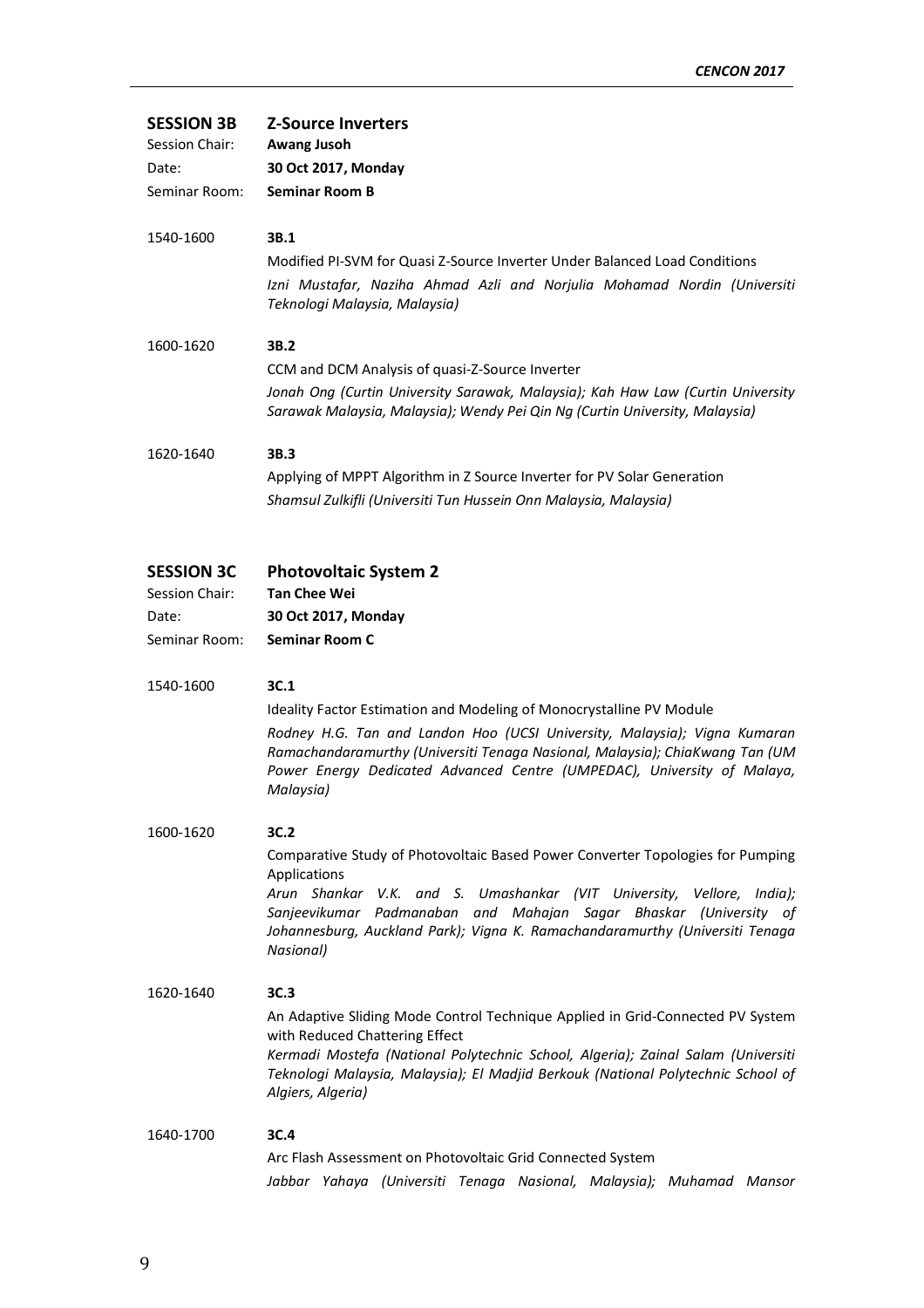# *(Universiti Tenaga Nasioanal, Malaysia)*

| <b>SESSION 4A</b><br>Session Chair: | <b>Smart Grid and Energy Storage</b><br>Prof Dr Mairaj ud-din Mufti                                                                                                                                                                                                                                                                                                                                                               |  |
|-------------------------------------|-----------------------------------------------------------------------------------------------------------------------------------------------------------------------------------------------------------------------------------------------------------------------------------------------------------------------------------------------------------------------------------------------------------------------------------|--|
| Date:                               | 31 Oct 2017, Tuesday                                                                                                                                                                                                                                                                                                                                                                                                              |  |
| Seminar Room:                       | <b>Seminar Room A</b>                                                                                                                                                                                                                                                                                                                                                                                                             |  |
| 0900-0920                           | 4A.1                                                                                                                                                                                                                                                                                                                                                                                                                              |  |
|                                     | Information Flows and Optimization for an Holistic Industrial Energy Management                                                                                                                                                                                                                                                                                                                                                   |  |
|                                     | Marcel Graus (FIR an der RWTH Aachen, Germany); Steffen Nienke (RWTH Aachen<br>University, Germany); Günther Schuh and Volker Stich (FIR an der RWTH Aachen,<br>Germany)                                                                                                                                                                                                                                                          |  |
| 0920-0940                           | 4A.2                                                                                                                                                                                                                                                                                                                                                                                                                              |  |
|                                     | Hybrid Energy Storage System for Life Cycle Improvement                                                                                                                                                                                                                                                                                                                                                                           |  |
|                                     | Hanis Farhah Jamahori (Universiti Teknologi Malaysia; Centre of Electrical Energy<br>Systems (CEES), Faculty of Electrical Engineering, Malaysia)                                                                                                                                                                                                                                                                                 |  |
| 0940-1000                           | 4A.3                                                                                                                                                                                                                                                                                                                                                                                                                              |  |
|                                     | Optimal Placement of TCSC in Transmission Network Using Sensitivity Based<br>Method for Multi Objectives Optimization<br>Noorsakinah Abu Bakar (Universiti Sains Malaysia (USM), Malaysia)                                                                                                                                                                                                                                        |  |
|                                     |                                                                                                                                                                                                                                                                                                                                                                                                                                   |  |
| <b>SESSION 4B</b><br>Session Chair: | <b>Renewable Energy 2</b><br>Naziha Ahmad Azli                                                                                                                                                                                                                                                                                                                                                                                    |  |
| Date:                               | 31 Oct 2017, Tuesday                                                                                                                                                                                                                                                                                                                                                                                                              |  |
| Seminar Room:                       | <b>Seminar Room B</b>                                                                                                                                                                                                                                                                                                                                                                                                             |  |
| 0900-0920                           | 4B.1                                                                                                                                                                                                                                                                                                                                                                                                                              |  |
|                                     | A Review on Two Different Systems in Municipal Sewage Treatment Plant                                                                                                                                                                                                                                                                                                                                                             |  |
|                                     | Nor Azuana Ramli and Mohd Fairuz Abdul Hamid (Universiti Kuala Lumpur;<br>International College, Malaysia)                                                                                                                                                                                                                                                                                                                        |  |
| 0920-0940                           | 4B.2                                                                                                                                                                                                                                                                                                                                                                                                                              |  |
|                                     | A Day-Ahead Generation Scheduling with Demand Response Considering Thermal<br><b>Cycling Ramp</b>                                                                                                                                                                                                                                                                                                                                 |  |
|                                     | Wen Shan Tan and Md Pauzi Abdullah (Universiti Teknologi Malaysia, Malaysia);<br>Mohamed Shaaban (Universiti Malaysia Sarawak, Malaysia)                                                                                                                                                                                                                                                                                          |  |
| 0940-1000                           | 4B.3                                                                                                                                                                                                                                                                                                                                                                                                                              |  |
|                                     | A Novel Switched-Inductor Configuration for Modified SEPIC DC-to-DC Converter<br>for Renewable Energy Applications<br>Pandav<br>Kiran<br>Maroti and Sanjeevikumar Padmanaban<br>(University<br>ot<br>Johannesburg); Frede Blaabjerg (Aalborg University, Denmark); Viliam Fedák<br>(Technical University of Kosice, Kosice); Pierluigi Siano (University of Salerno); Vigna<br>K. Ramachandaramurthy (Universiti Tenaga Nasional) |  |
| 1000-1020                           | 4B.4<br>In-situ Fast Thermal Detection Method for Large-Scale Photovoltaic Field Under                                                                                                                                                                                                                                                                                                                                            |  |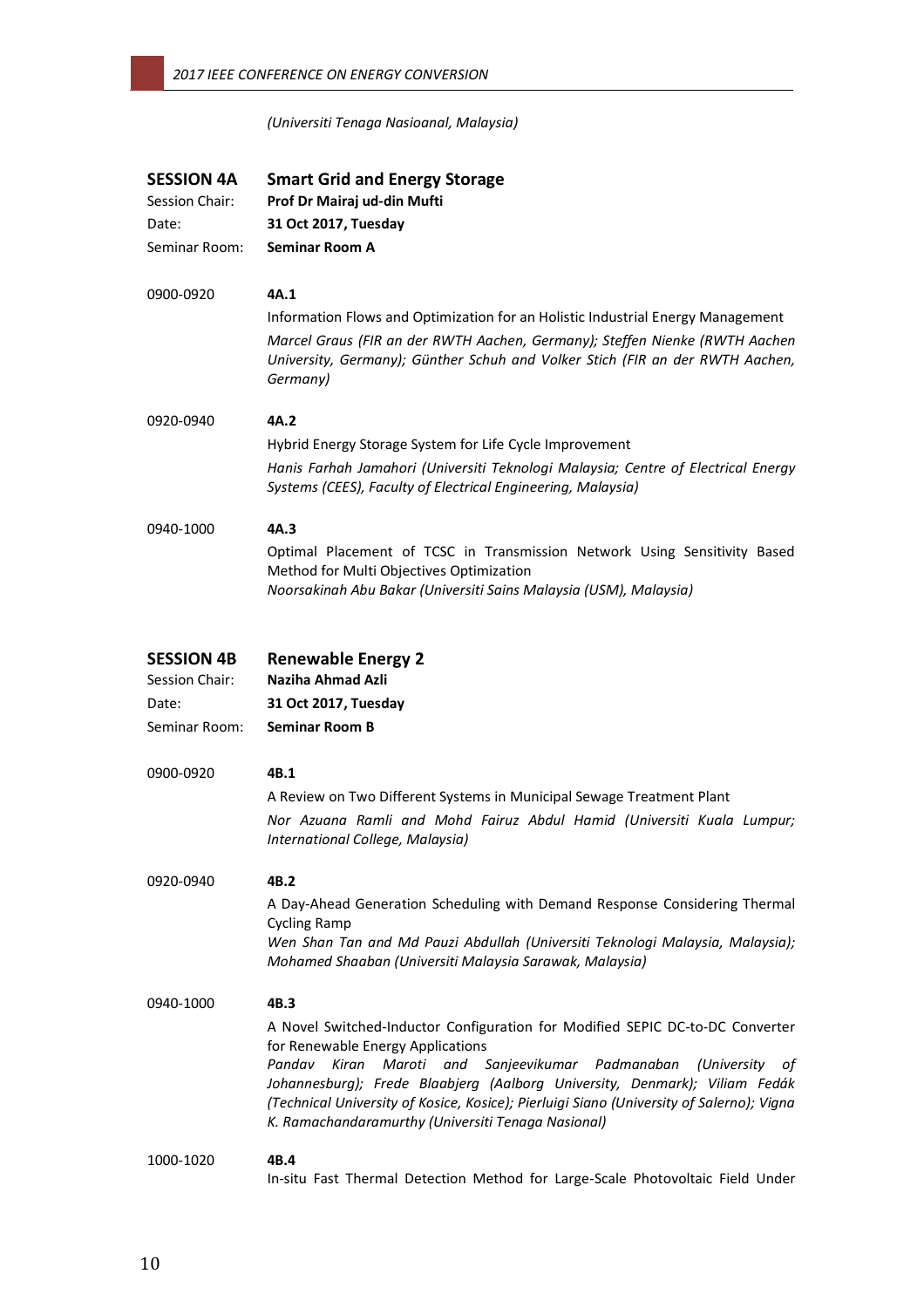## Shading Conditions

*Zahi Omer (United Arab Emirates University; College of Engineering, United Arab Emirates); Hussain Shareef and Moahmed Zareer (United Arab Emirates University, United Arab Emirates)*

| <b>SESSION 4C</b> | <b>Motor Drives 2</b>                                                                                                                                                                                                                                                                        |  |
|-------------------|----------------------------------------------------------------------------------------------------------------------------------------------------------------------------------------------------------------------------------------------------------------------------------------------|--|
| Session Chair:    | Gobbi Ramasamy                                                                                                                                                                                                                                                                               |  |
| Date:             | 31 Oct 2017, Tuesday                                                                                                                                                                                                                                                                         |  |
| Seminar Room:     | Seminar Room C                                                                                                                                                                                                                                                                               |  |
| 0900-0920         | 4C.1                                                                                                                                                                                                                                                                                         |  |
|                   | Performance Evaluation of Permanent Magnet Synchronous Machines Using<br>Analytical Sub-domain Particle Swarm Optimization<br>Dahaman Ishak (Universiti Sains Malaysia, Malaysia); Mohd Rezal (UniKL MSI,<br>Malaysia); Wael A. Salah (Palestine Technical University - Kadoorie, Palestine) |  |
| 0920-0940         | 4C.2                                                                                                                                                                                                                                                                                         |  |
|                   | Verification of Actual Mechanical Losses on the Rotor of Induction Machine                                                                                                                                                                                                                   |  |
|                   | Lukas Veg, Jan Laksar and Jan Sobra (University of West Bohemia, Faculty of<br>Electrical Engineering, Czech Republic)                                                                                                                                                                       |  |
| 0940-1000         | 4C.3                                                                                                                                                                                                                                                                                         |  |
|                   | A New Potential Balancing Control Strategy of NPC Inverter for DTC Fed Induction<br>Motor                                                                                                                                                                                                    |  |
|                   | Noor Azida Noor Azlan (Universiti Teknikal Malaysia Melaka, Malaysia)                                                                                                                                                                                                                        |  |
|                   |                                                                                                                                                                                                                                                                                              |  |

| <b>SESSION 5A</b> | <b>High Voltage Engineering</b> |
|-------------------|---------------------------------|
| Session Chair:    | <b>Nor Hidayah Rahim</b>        |
| Date:             | 31 Oct 2017, Tuesday            |

- Seminar Room: **Seminar Room A**
- 1040-1100 **5A.1**

Factors and Models of Pollution Flashover on High Voltage Outdoor Insulators: Review *Ali Ahmed Salem, AAS (University Tun Hussien Onn Malaysia- uthm, Malaysia)*

1100-1120 **5A.2**

Effects of SiO2 and ZrO2 on the AC Breakdown Performance of Polyethylene

*Nor Hidayah Rahim (Universiti Teknikal Malaysia Melaka, Malaysia); Kwan Yiew Lau (Universiti Teknologi Malaysia, Malaysia); Norasiah Muhamad (Universiti Sains Malaysia, Malaysia); Noraiham binti Mohamad (Universiti Teknikal Malaysia Melaka, Malaysia); Wan Aizan Wan Ab Rahman (Universiti Teknologi Malaysia, Malaysia)*

# 1100-1120 **5A.3** The Effect of Non-Isothermal Crystallization on the AC Breakdown Performance of Polyethylene/Silicon Dioxide Nanocomposites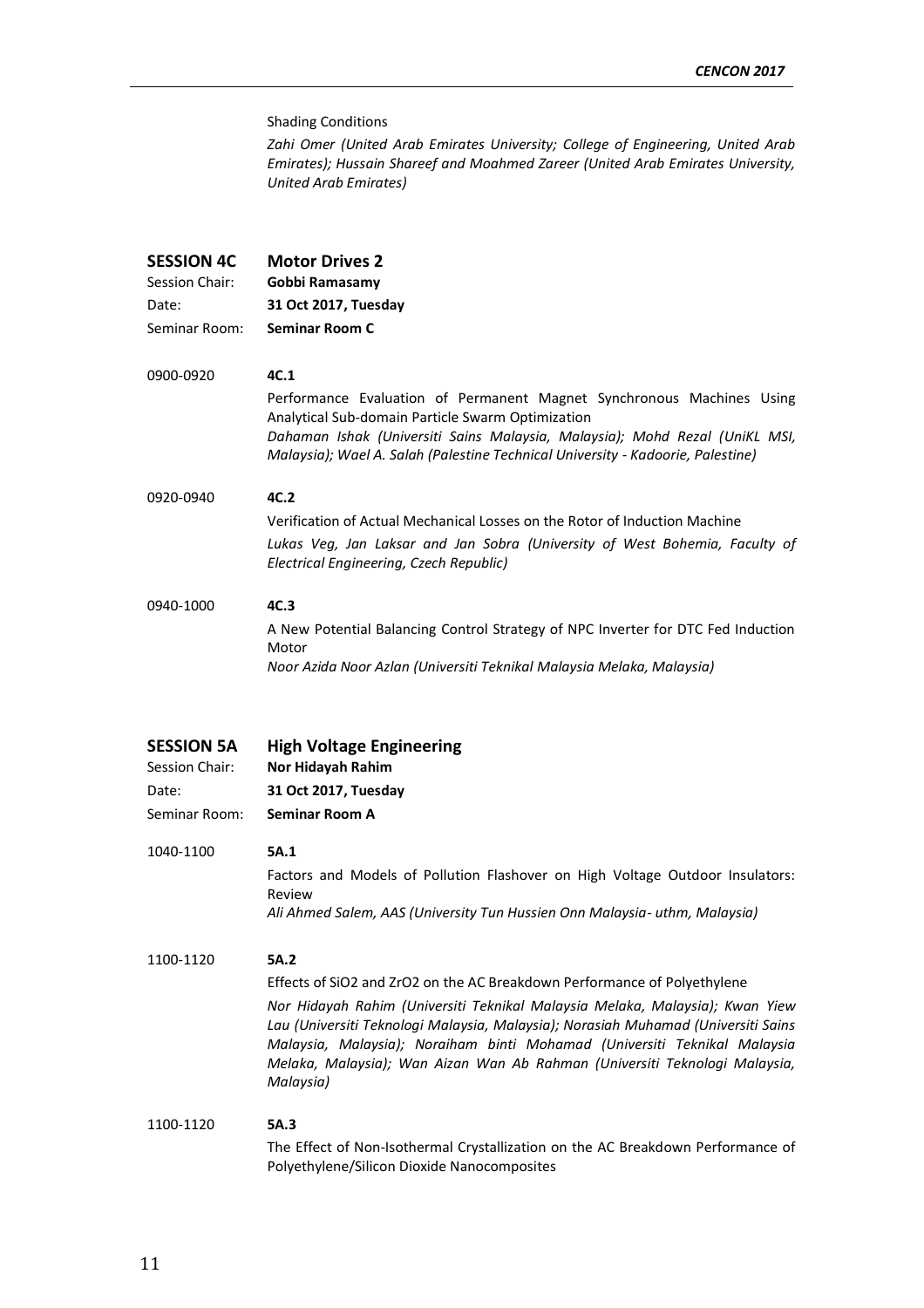*Hazirah Kamarudin (Malaysia Technology University, Malaysia); Kwan Yiew Lau and Wan Aizan Wan Ab Rahman (Universiti Teknologi Malaysia, Malaysia)*

# 1120-1140 **5A.4**

Transformer Insulation Diagnosis Using Hybrid Artificial Intelligence-Modified Particle Swarm Optimisation *Hazlee Azil Illias and Xin Rui Chai (University of Malaya, Malaysia)*

# **SESSION 5B Inverters**

Session Chair: **Shamsul Aizam Zulkifli** Date: **31 Oct 2017, Tuesday** Seminar Room: **Seminar Room B**

## 1040-1100 **5B.1**

Real Time Implementation of Three Level Space Vector Pulse Width Modulation Using Arduino Due Board *Zine el abidine Kherroubi (Renault SAS, France)*

# 1100-1120 **5B.2**

Capacitor Voltage Balancing in Switch-Sharing-Based Multilevel Inverter with PI Controller Zalifah Ramli and Jafferi Jamaludin (University of Malaya, Malaysia); Nasrudin Abdul Rahim (University Malaya, Malaysia)

#### 1120-1140 **5B.3**

Simplified Reference Signal Generator Equation for Single Phase Grid-Tied Photovoltaic Inverters *Noor Syafawati Ahmad (National Taiwan University, Malaysia); Yaow-Ming Chen (National Taiwan University, Taiwan)*

# 1140-1200 **5B.4**

Multi-loop Control Strategies of Three-phase Two-level Current Source Inverter for Grid Interfacing Photovoltaic System *Syahrul Ashikin Azmi, Mohammad Faridun Naim Tajuddin, Mohd Fayzul Mohammed and Leong Jenn Hwai (Universiti Malaysia Perlis, Malaysia)*

# 1200-1220 **5B.5**

A Hybrid Multilevel Inverter with Reduced Power Electronic Components with Unipolar Trapezoidal Pulse Width Modulation

*N. Prabaharan (Madanapalle Institute of Technology and Science, India); Zainal Salam (Universiti Teknologi Malaysia, Malaysia); Palanisamy K (VIT University, India)*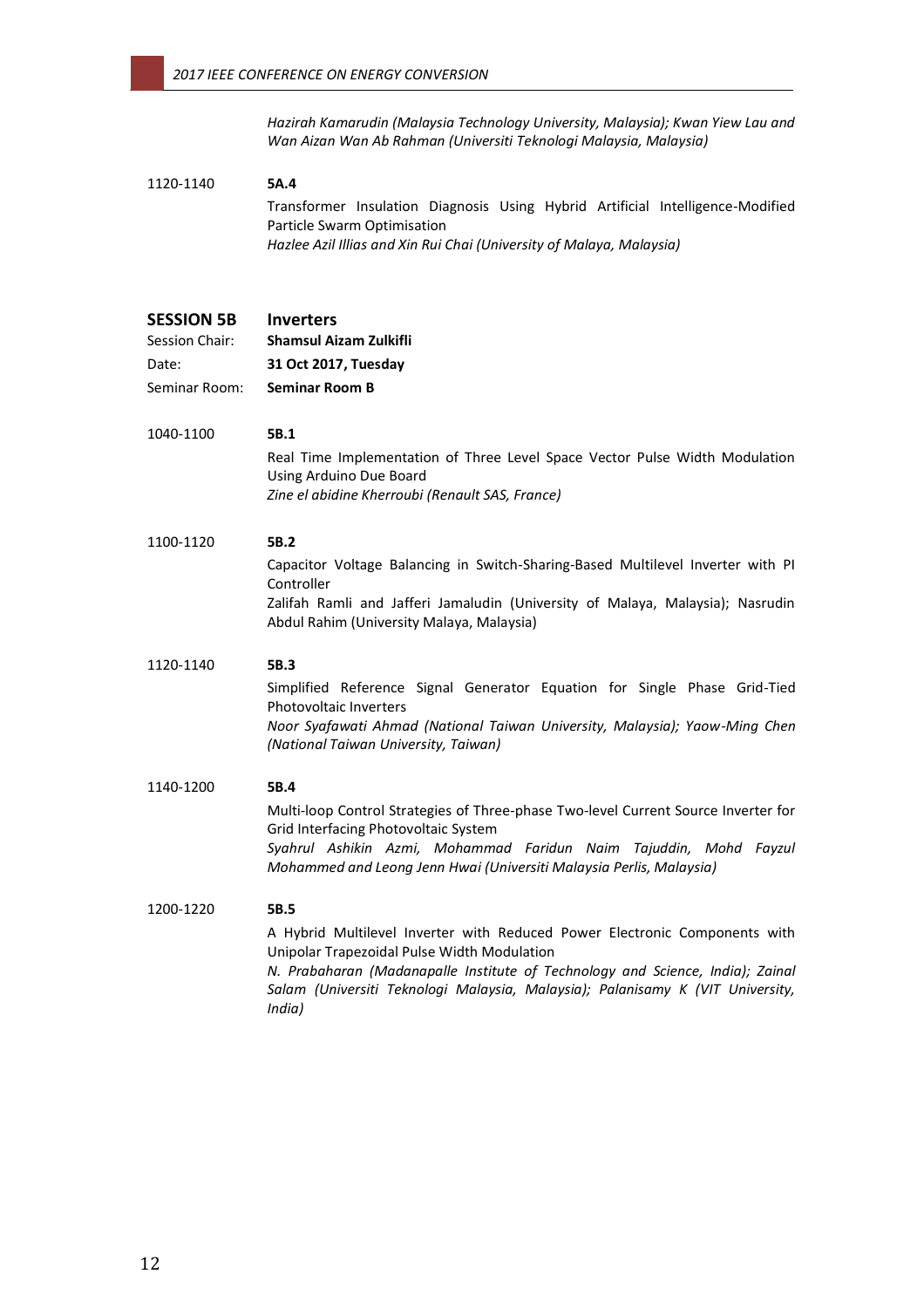# **SESSION 5C DC-DC Converters 1**

| Session Chair: | Awang Jusoh           |
|----------------|-----------------------|
| Date:          | 31 Oct 2017, Tuesday  |
| Seminar Room:  | <b>Seminar Room C</b> |

1040-1100 **5C.1**

A Two-Stage Bidirectional DC/DC Converter with SiC-MOSFET for Vehicle-to-Grid (V2G) Application *Kyo-Beum Lee and Jin-Hyuk Park (Ajou University, Korea)*

## 1100-1120 **5C.2**

Analysis of High Voltage Gain Hybrid DC-DC Converters with RBFN Based MPPT for Renewable Photovoltaic Application

*Kumar. K, Ramji Tiwari and Ramesh Babu. N (VIT University, Vellore, India); Sanjeevikumar Padmanaban and Mahajan Sagar Bhaskar (University of Johannesburg, Auckland); Vigna K. Ramachandaramurthy (Universiti Tenaga Nasional)*

# 1120-1140 **5C.3**

A High Gain Modified SEPIC DC-to-DC Boost Converter for Renewable Energy Application

*Pandav Kiran Maroti, Sanjeevikumar Padmanaban and Mahajan Sagar Bhaskar (University of Johannesburg); Frede Blaabjerg (Aalborg University, Denmark); Pierluigi Siano (University of Salerno); Viliam Fedák (Technical University of Kosice, Kosice); Vigna K. Ramachandaramurthy (Universiti Tenaga Nasional)*

## 1140-1200 **5C.4**

A DC-DC Buck Converter with Maximum Power Point Tracking Implementation for Photovoltaic Module Application *Abdullah Altamimi and Zafar Khan (University of Birmingham, United Kingdom)*

# 1200-1220 **5C.5**

Multistage Switched Inductor Boost Converter for Renewable Energy Application *Pandav Kiran Maroti, Sanjeevikumar Padmanaban and Mahajan Sagar Bhaskar (University of Johannesburg); Frede Blaabjerg (Aalborg University, Denmark); Vigna K. Ramachandaramurthy (Universiti Tenaga Nasional); Pierluigi Siano (University of Salerno); Viliam Fedák (Technical University of Kosice, Kosice)*

# **SESSION 6A DC-DC Converters 2**

| Session Chair: | Nik Din               |
|----------------|-----------------------|
| Date:          | 31 Oct 2017, Tuesday  |
| Seminar Room:  | <b>Seminar Room A</b> |

# 1400-1420 **6A.1**

Modified SEPIC DC-to-DC Boost Converter with High Output-Gain Configuration for Renewable Applications *Charles Muranda, Emre Ozsoy and Sanjeevikumar Padmanaban (University of Johannesburg); Viliam Fedák (Technical University of Kosice, Kosice); Vigna K. Ramachandaramurthy (Universiti Tenaga Nasional)*